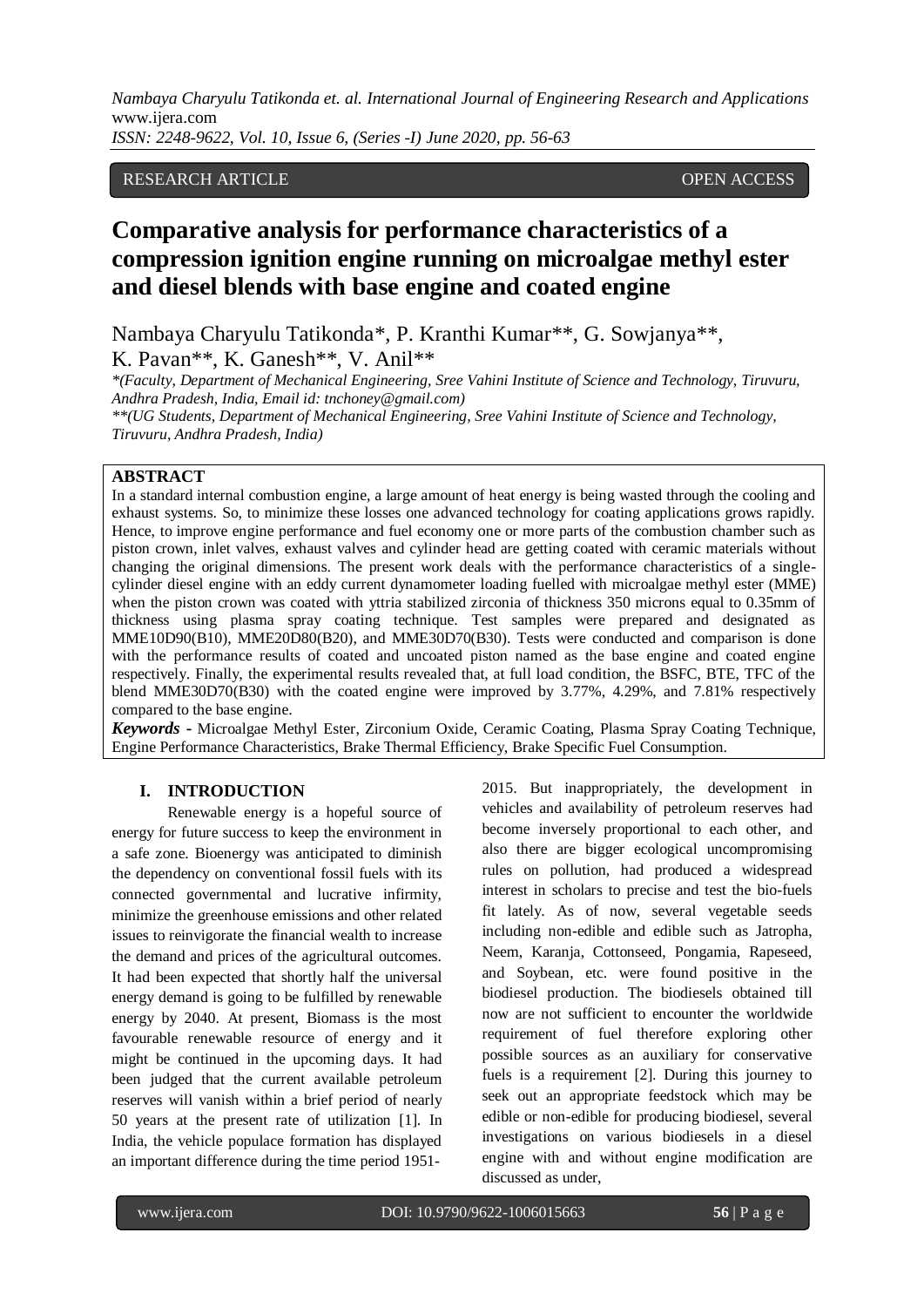Agarwal A.K. et. al (2001) reported that a 20% blend of biodiesel gave the best performance amongst all blends. It gave a net advantage of 2.5% in peak thermal efficiency and there was a substantial reduction in smoke opacity values, and also, they have stated that, biodiesel can be used as an alternative, environment-friendly fuel in existing diesel engines without substantial hardware modification [3]. Deepak Agarwal and Avinash Kumar Agarwal (2007) claims that, while the singlecylinder four-stroke diesel engine operating by jatropha oil preheated blends the performance and emission parameters were found very close pure diesel for lower blend concentrations and for higher blend concentrations they observed to be marginally inferior [4]. Avinash Kumar Agarwal et. al (2009) has studied the performance and emission characteristics of a single-cylinder diesel engine when it was fueled with Karanja biodiesel, and it was reported that they have obtained better spray and atomization characteristics when biodiesel was preheated [5]. L.Tarabet et. al (2014) conducted an experimental investigation on a modified DI diesel engine operated with Eucalyptus biodiesel and natural gas under dual fuel mode and results in lower NOx emissions than the conventional diesel fuel mode [6]. Ayhan Demirbas et. al (2011) stated that, algae have the potentiality to fix the atmospheric CO2 and can be grown in intensive culture on a nonarable land [7]. Chisti Y (2007) claims that the demand for fuel in the transportation industry can only be covered by microalgae as a renewable source and it had been reported that microalgae can produce an equivalent amount of biodiesel compared to rapeseed or soybean crops using around 49–132 times less land [8]. Attilio Converti et. al (2009) stated that, the lipid content of microalgae decreased from 14.7 % to 5.90 % when the growing temperature increased from 25 to  $30^{\circ}$ C [9]. Nambaya Charyulu Tatikonda, and P. Naveenchandran (2019) investigated the behaviour a compression ignition engine under the influence of microalgae methyl ester and diesel blends, it has been reported that the blend B30 (30% microalgae methyl ester + 70% pure diesel) produced better performance and emission results compared to that of fossil diesel at standard operating parameters [10]. Nambaya Charyulu Tatikonda, and P. Naveenchandran (2019) have reported the impact of injection pressure on the performance and emission characteristics of a direct

injection diesel engine driven with microalgae methyl ester at 30% and stated that, no significant improvement was found with modified injection pressures [11]. Vinay Kumar. D and Ravi Kumar P. (2017) have reviewed the effect of insulation with ceramic materials on the performance, combustion, and emission characteristics of a diesel engine and discussed the reasons for each deviation [12]. Huseyin Aydin (2013) reported his experimental results from zirconium Oxide coated engine with cotton seed, sunflower pure vegetable oils blended with diesel, and stated that engine power, torque and fuel consumption were improved, emissions were decreased with coated engine [13]. M.J. Abedin et. al (2014) have investigated the contradictory results of several researches on low heat rejection engines and said that, more investigation with improved engine modification and design are required to explore the potentiality of LHR engine [14]. Selman Aydin et. al (2015) experimentally reported the influence of thermal barrier coating on engine performance and emissions and claimed that by coating process, partial increases were observed in power and engine noise, while partial decrease were found in brake specific fuel consumption, besides partial reductions were seen in emissions except nitrogen oxides [15]. V. Karthickeyan et. al (2016) reported their experimental results on diesel engine coated with partially stabilized zirconia powered with various non-edible oils at 20:80 ratio with diesel. the report says, higher thermal efficiency, lower brake specific fuel consumption along with lower emissions were observed [16]. V. Karthickeyan (2017) has tested the diesel engine coated with partially stabilized zirconia running on orange oil methyl ester at 20% blend with diesel and observed that increase in brake thermal efficiency, reduction in brake specific fuel consumption and emissions [17]. M. Selvam et. al (2018) experimented on single cylinder diesel engine coated with yttria stabilized zirconia and found increment in brake thermal efficiency and reduction in brake specific fuel consumption, as well as in emissions, increment was observed in nitrogen oxide [18].

The above studies reveal that the dieselbiodiesel blends can be used as alternative fuels for diesel engines with and without engine modification such as thermal barrier coatings. Recent research has shown that the use of diesel biodiesel blends can substantially increase engine performance and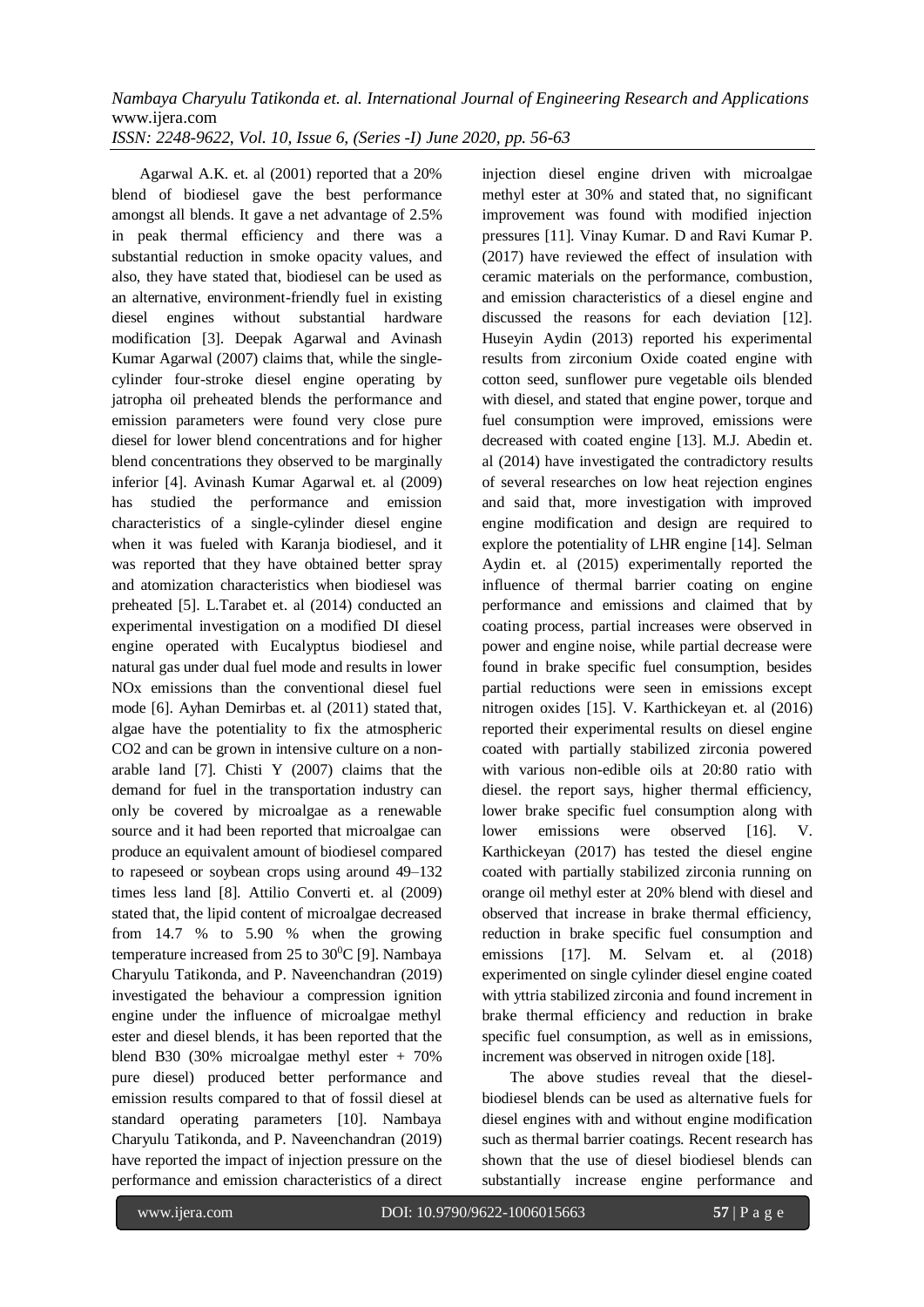reduce emissions by doping the fuel or coating inside the combustion chamber. They had also suggested some alternative fuels which are friendly to the atmosphere especially like microalgae biodiesel. Therefore, in the present study Microalgae methyl ester was chosen as a fuel, because in the previous research [10,11] microalgae methyl ester blended with pure diesel showed better performance characteristics than that of pure diesel, and yttria stabilized zirconia was chosen as thermal barrier coating for piston crown as this combination was not found so far in the past research, Hence, the present work has found the research gap in this area and it reveals the comparison between the base engine and coated engine for the performance characteristics when the compression ignition engine was run with the blends of microalgae methyl ester and mineral diesel in the blending ratios 10:90, 20:80 and 30:70 respectively.

## **II. MATERIALS AND METHODS**

## **A. Preparation of Biodiesel**

Microalgae crude oil was purchased from biodiesel producers of Chidambaram, in Tamilnadu state. The Microalgae crude oil is subjected to transesterification in our laboratory as follows,

Crude microalgae oil is measured 1000 ml and is taken in a round bottom flask,18 grams of potassium hydroxide as an alkaline catalyst (KOH) is weighed and 250 ml of methyl alcohol is taken in a beaker [10, 11]. First of all, KOH is mixed with the alcohol and it is stirred until they are properly dissolved with each other. Then the crude microalgae oil already taken in a round bottom flask is stirred with a magnetic stirrer and simultaneously heated with the help of a heating coil. The speed of the stirrer should be minimum (approximately 110 rpm) and when the temperature of the crude microalgae oil reaches  $60^{\circ}$ c the KOH-Alcohol solution is poured into the crude microalgae oil container and the container is closed with airtight. Now the solution is stirred at high speeds (approximately 700-800 rpm). Care must be taken that the temperature does not exceed  $60^{\circ}$ c as the methanol evaporates at a temperature higher than 60<sup>0</sup> c, also the KOH-Alcohol solution mixes with the crude microalgae oil only at  $60^{\circ}$ c. To prevent the methanol loss during a reaction, a water-cooled condenser was used to condensate the vapours and reflux it back to the reactor. After stirring the Oil-KOH-Alcohol solution at  $60^{\circ}$ c for two hours, the solution is transferred to a separating funnel, and then it was allowed to cool overnight without stirring. After complete cooling two layers were found, the bottom layer consisted of glycerol and the top layer was the biodiesel i.e., Microalgae methyl ester. The biodiesel is washed with water, (preferably distilled water) repeatedly till ensuring that no soap content is present in the biodiesel. Now this biodiesel is heated at  $100^{\circ}$ C for a while to vapourize the water content in it. Finally, the resulting product is the microalgae biodiesel which readies for use [10, 11]. The transesterification process was depicted in the Figure 1.

## **B. Preparation of Biodiesel-Diesel blends**

Microalgae methyl ester and pure diesel blends were prepared for 500 ml quantity, firstly by mixing 50 ml of microalgae methyl ester into 450 ml of pure diesel with the aid of magnetic stirrer for 5-10 minutes, and it was labeled as MME10D90 briefly B10, and same procedure was followed to prepare another two blends and were labeled as MME20D80 briefly B20, and MME30D70 briefly B30. The test samples were shown in the Figure 2, and the Corresponding physicochemical properties of fuel samples MME, B10, B20, and B30 were shown in the Table 1.

## **C. Preparation of Coated Piston**

In the present investigation, the piston crown was coated with yttria stabilized zirconia of 0.35 mm thickness to achieve semi low heat rejection (LHR) engine which withstands higher temperature in the combustion chamber that promotes the combustion. The coating of the piston crown was done at Spraymet Surface Technologies, Pvt. Ltd., Bangalore. The objective of the present study is to improve the performance of a diesel engine with ZrO<sup>2</sup> coated piston using Microalgae methyl ester blends with various ratios ranging from 10% to 30% at different load conditions. The measured values are analyzed and compared with the base engine running with the same blends and pure diesel. The piston before coating and after coating were shown in the Figure 3.

## **D. Experimental Setup**

The present study was carried out to find the influence of microalgae methyl ester blends such as MME10D90(B10), MME20D80(B20), and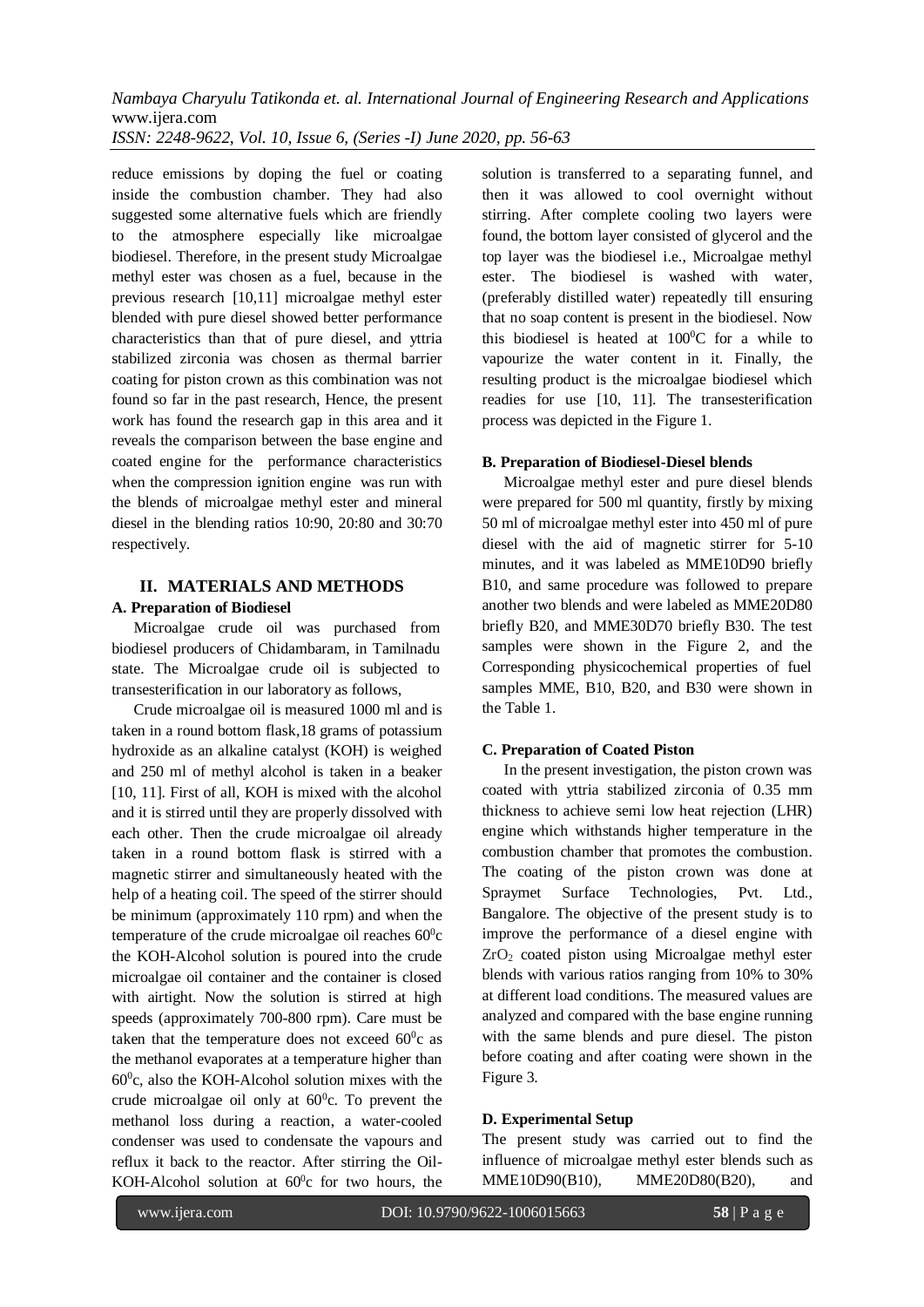MME30D70(B30) on the performance of a direct injection compression ignition diesel engine. The engine selected for this investigation is Kirloskar made single- cylinder, four-stroke, direct injection, water cooled diesel engine of 5.2 KW brake power at constant speed of 1500 rpm [10,11]. The specifications of the engine are depicted in Table 2.

This engine was associated with eddy current dynamometer with control systems. The engine is provided with crank angle sensor, thermocouples to measure the temperature of exhaust gas, and water. The photographic view of experimental setup is viewed in Figure 4.



**Figure 1. Transesterification Process**



 **Figure 2. Test Samples**

| <b>Table 1. Physicochemical Properties of Fuel Samples</b> |  |
|------------------------------------------------------------|--|
|------------------------------------------------------------|--|

| <b>Fuel Property</b>                                                      | Diesel<br>Specifications<br>ASTMD975 | <b>Biodiesel</b><br>Specifications<br>ASTMD6751 | <b>MME</b> | MME10D90<br>(B10) | <b>MME20D80</b><br>(B20) | <b>MME30D70</b><br>(B30) |
|---------------------------------------------------------------------------|--------------------------------------|-------------------------------------------------|------------|-------------------|--------------------------|--------------------------|
| Density $(kg/m^3)$                                                        | 840                                  | $810 - 900$                                     | 872.6      | 820.20            | 825.40                   | 827.4                    |
| Kinematic Viscosity<br>$\text{(mm}^2/\text{Sec})\otimes 40^\circ\text{c}$ | 3.8                                  | $1.9 - 6.0$                                     | 5.13       | 2.75              | 2.93                     | 3.11                     |
| Flash Point $(^0c)$                                                       | 60                                   | > 130                                           | 178        | 56                | 57                       | 58                       |
| Cetane Index                                                              | 47                                   | 38 min.                                         | 46.69      | 54.64             | 54.85                    | 55.06                    |
| Calorific Value<br>(KJ/Kg)                                                | 42,500                               | 35,000 min                                      | 38,963     | 42,551            | 41,921                   | 41,291                   |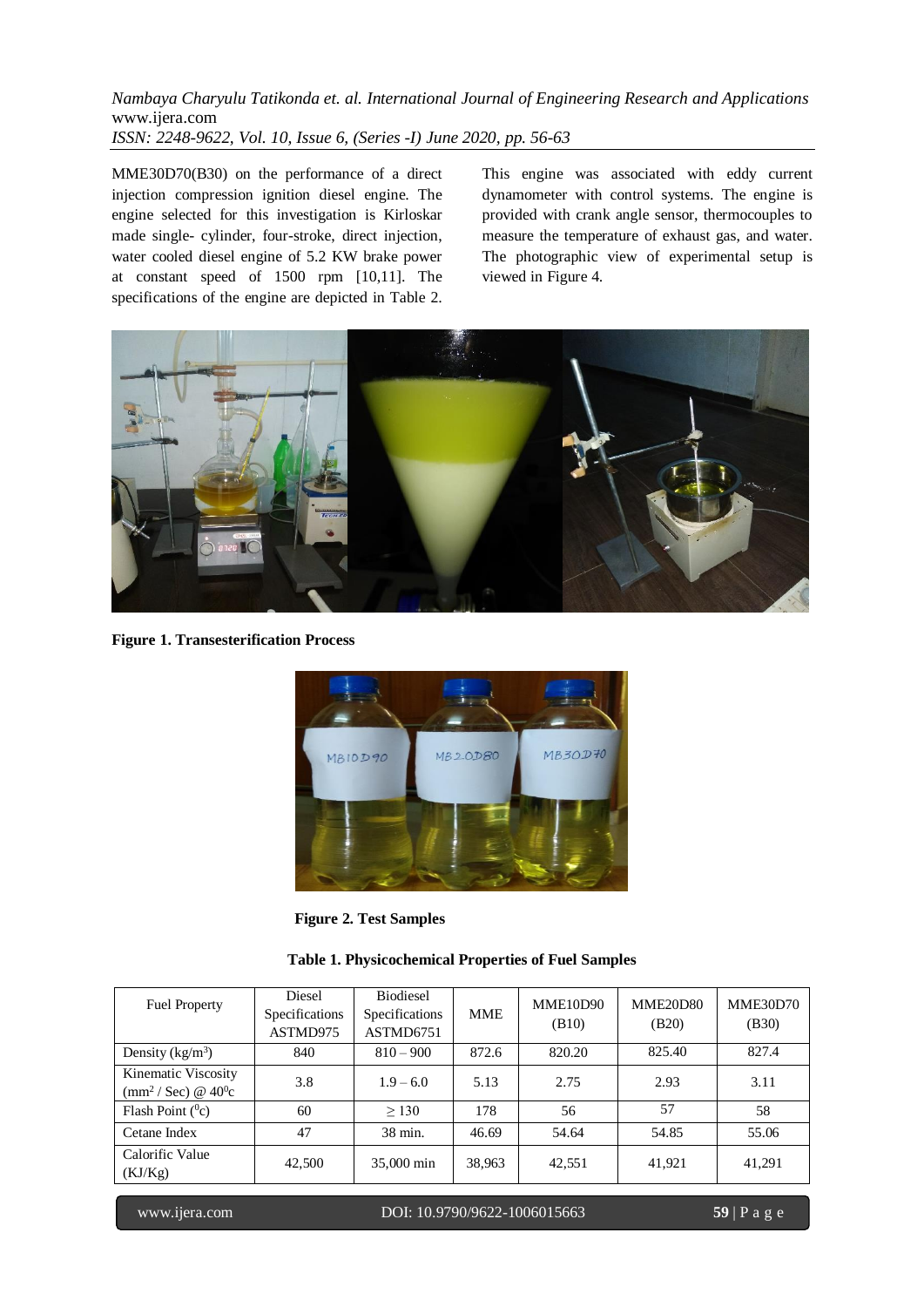

**Figure 3. Piston before coating and after coating**



 **Figure 4. Photographic View of Experimental Setup [10, 11]**

| <b>Make</b>        | <b>Kirloskar</b>                                     |
|--------------------|------------------------------------------------------|
| Model              | TV <sub>1</sub>                                      |
| Type               | Single cylinder, four stroke, vertical diesel engine |
| <b>Rated Power</b> | 5.12 KW                                              |
| Rated Speed        | $1500$ rpm                                           |
| Cylinder bore      | $87.5 \text{ mm}$                                    |
| Stroke             | $110 \text{ mm}$                                     |
| Compression        | 17.5:1                                               |
| Cooling            | Water cooling                                        |
| Loading            | Eddy current dynamometer                             |

| Table 2. Specifications of the Experimental Setup [10, 11] |  |  |  |  |  |
|------------------------------------------------------------|--|--|--|--|--|
|------------------------------------------------------------|--|--|--|--|--|

#### **E. Experimental Procedure**

 Firstly, allowed the engine to run with pure diesel at rated speed (1500 rpm) for a few minutes, and then vary the load from zero to full load in steps (0, 25%, 50%, 75%, and 100%) noted down the readings of performance parameters at each load. Secondly, powered the engine with B10, B20, and B30 and experiment was repeated, and all the performance related readings were taken, and thirdly, piston of base engine was replaced with  $ZrO<sub>2</sub>$  coated piston and run the engine again with the same test samples such as B10, B20, and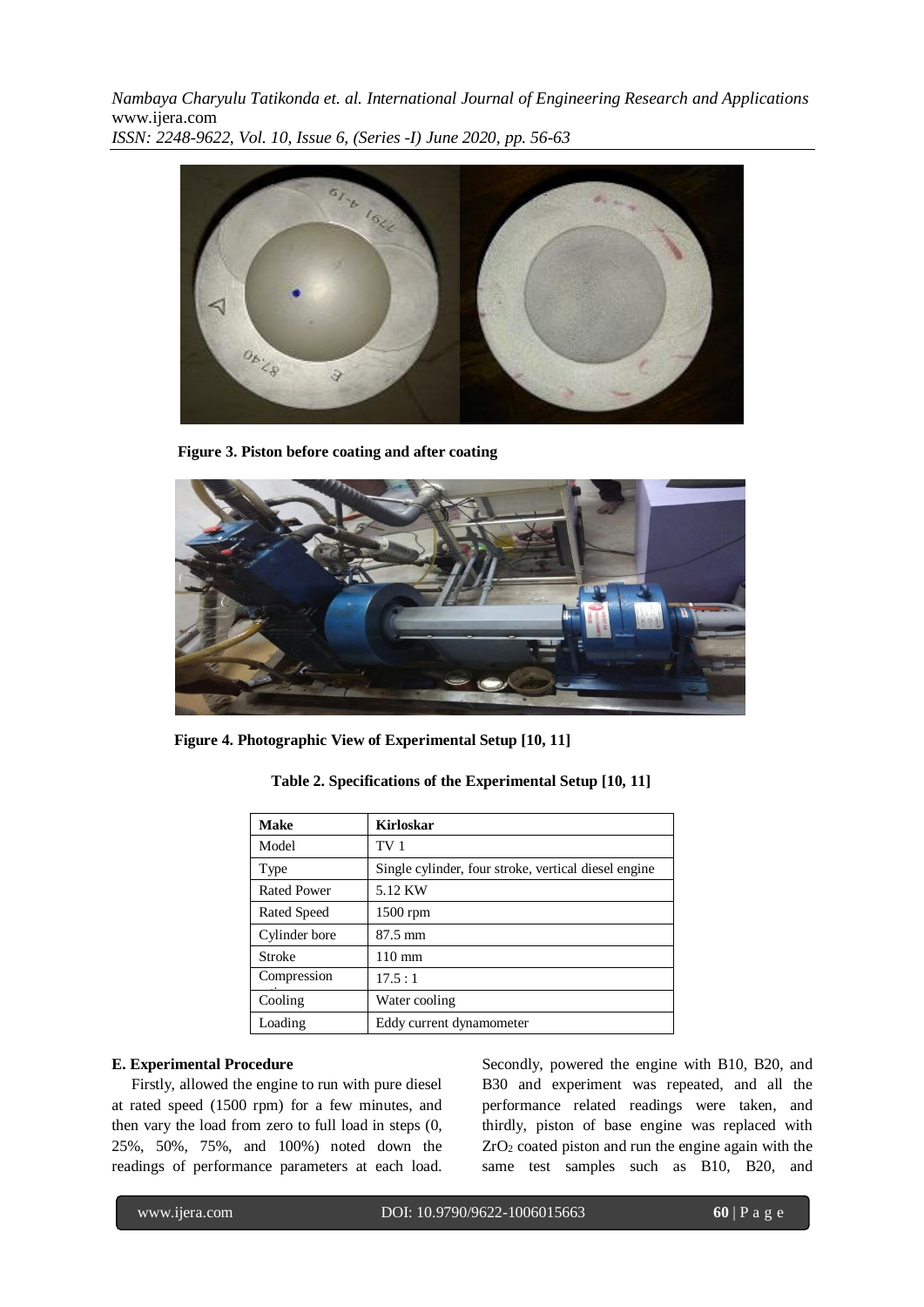B30, recorded all the necessary readings as above, finally the experimental results were analyzed and comparison was made between base engine data and coated engine data along with pure diesel data.

#### **F. Formulae**

Brake power of the Engine is given by,

$$
BP = \frac{2\pi N(w \times 9.81 \times R_m)}{k}
$$

 $(60 \times 1000)$ Where,  $w =$  Load on the engine, in kg,  $N =$  Speed of the engine, in rpm,

 Rm= Radius of Dynamometer Arm Length, m Mass of fuel consumption is given by,

$$
m_{\epsilon} = \frac{(q \times Density \text{ of } fuel)}{kg}
$$

 $m_f$ t Sac Where,  $q =$  Volume of fuel consumed  $=(10 \times 10^6)m^3$ ,

 $t =$ Time taken for 10 cc of fuel consumption sec,

Brake Specific Fuel Consumption is given by,

 $\text{BSFC} = \left(\frac{m_f}{BP}\right) \times 3600 \frac{kg}{kW - hr}$ 

Brake Thermal Efficiency is given by

$$
BTE = \frac{B \cdot P}{\left(m_f \times C \cdot V\right)} \%
$$

Where,  $C.V = Calorific Value of the Fe I, kJ/kg$ Total Fuel Consumption is given by

$$
TFC = m_f \times 3600 \frac{kg}{hr}
$$

#### **III. RESULTS AND DISCUSSION Performance Characteristics**

Figure 5. represents the relation between the brake power (BP) and brake specific fuel consumption (BSFC) of all the test samples. It is evident from the graph that, for all the test fuels the BSFC decreased with increased brake power. Generally, brake specific fuel consumption is the measure of how the supplied fuel energy to the engine is converted into brake power and it can be defined as the amount of fuel consumed in unit time for generating kw power. The experimental result revealed that, the bsfc of test fuels operated with coated engine was improved compared to pure diesel and base engine. Decrease in BSFC is due to the reduction in the fuel consumption and improved energy conversion rate at all loading conditions in the coated engine. This may be due to the increased temperature of the combustion chamber walls, which

increase the temperature of the fuel issued from the heated fuel injecting nozzle resulting in the reduced fuel viscosity and better combustion of the fuel. At maximum load condition, MME30D70 (B30) with coated engine has registered lowest BSFC amongst all and it was improved by 9.80% compared to pure diesel and by 3.77% compared to base engine data.

 Figure 6. shows the variation of brake thermal efficiency (BTE) with brake power (BP) for all the test fuels. It can be noticed from the experimental results that, the BTE of all the test samples under coated engine was higher than that of base engine at all load conditions. This is due to the fact that, the thermal resistance of the piston crown which cannot allow the heat energy to coolant there by reducing the fuel consumption for the same amount of power output. It can be observed that, at maximum load condition, the BTE of MME30D70 (B30) with coated engine is higher than that of pure diesel and base engine data. At full load condition, diesel has recorded 33.40 % of BTE, MME30D70 (B30) with base engine has recorded 36.36% of BTE and with coated engine has recorded 37.92% BTE, therefore for coated engine the BTE of MME30D70 (B30) was increased by 13.54% compared to pure diesel and by 4.29% compared to base engine data.

 Figure 7. depicts the variation of total fuel consumption (TFC) in kg/hr with brake power for all test samples. TFC is used to measure the quantity of fuel consumed by the engine per unit time while the engine producing a certain amount of power. It was revealed from the results that, the TFC increases with increase in brake power but the values recorded for coated engine shown lower than that base engine and pure diesel. this may due to the rise in temperature inside the combustion chamber with thermally partial insulation, then engine requires less amount of fuel to produce same amount of power when it was not insulated. Finally, it was shown at full load condition that, the TFC of MME30D70 (B30) with coated engine was improved by 7.81% compared to MME30D70 (B30) with base engine and by 9.92% compared with that of pure diesel.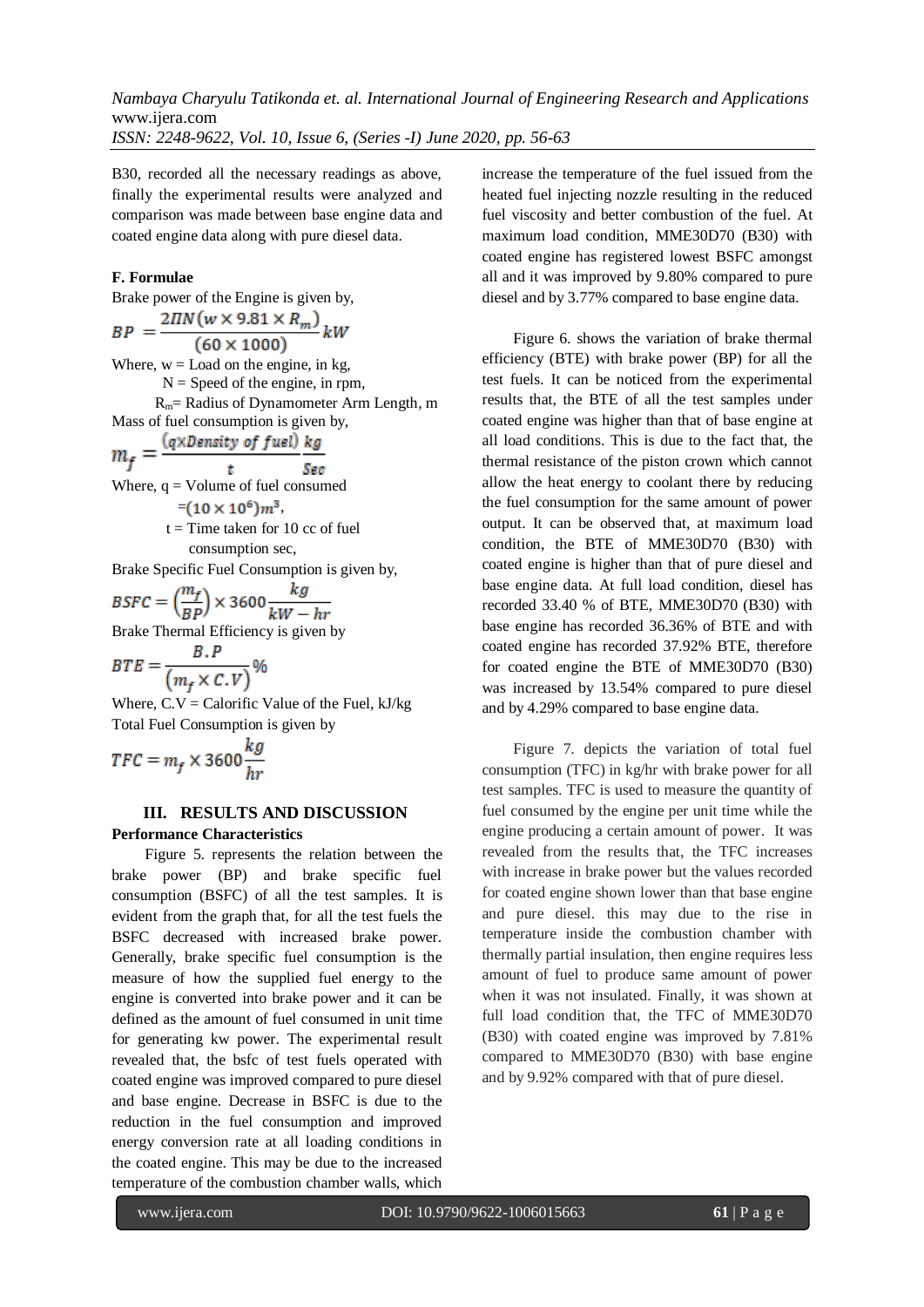

**Figure 5. BP Vs BSFC**



**Figure 6. BP Vs BTE**



**Figure 7. BP Vs BTE**

#### **IV. CONCLUSIONS**

 The performance characteristics of compression ignition engine powered with conventional diesel, diesel and biodiesel blends were investigated with base engine and coated engine. The conclusions of this investigation at full load condition are as under,

- In general, the brake specific fuel consumption decreases with increase in load on the engine, among all the blends, MME30D70 (B30) with coated engine has registered lowest BSFC amongst all and it was improved by 9.80% compared to pure diesel and by 3.77% compared to base engine data.
- Diesel has recorded 33.40 % of BTE, MME30D70 (B30) with base engine has recorded 36.36% of BTE and with coated engine has recorded 37.92% BTE, therefore for coated engine the BTE of MME30D70 (B0) was increased by 13.54% compared to pure diesel and by 4.29% compared to base engine data.
- The TFC of MME30D70 (B30) with coated engine was improved by 7.81% compared to MME30D70 (B30) with base engine and by 9.92% compared to pure diesel.

 From the above conclusions it can be noticed that, as far as the performance parameters such as BSFC, BTE and TFC are concerned, out of all the blends MME30D70 (B30) with coated piston has showed better results and it was reported as the optimum blend with coated engine. In the future, this experimentation can be extended to find out the emission and combustion characteristics of the same engine with and without piston coating when it is fuelled with the same blends

#### **REFERENCES**

- [1]. Nambaya Charyulu Tatikonda, P. Naveenchandran, E. Raja and R.N. Babu, The Behavioural Attributes of a compression ignition engine powered with diesel and artocarpus heterophyllus methyl ester blends, *Rasayan Journal of Chemistry, 13(2),* 876- 886 (2020), DOI:10.31788/ RJC.2020.1325560
- [2]. Nambaya Charyulu Tatikonda and P. Naveenchandran, The Experimental Features of a Compression Ignition Engine Running on Pure Diesel and Mixtures of Diesel and Manilkara Zapota Methyl Ester, *International Journal of Innovative Technology and*